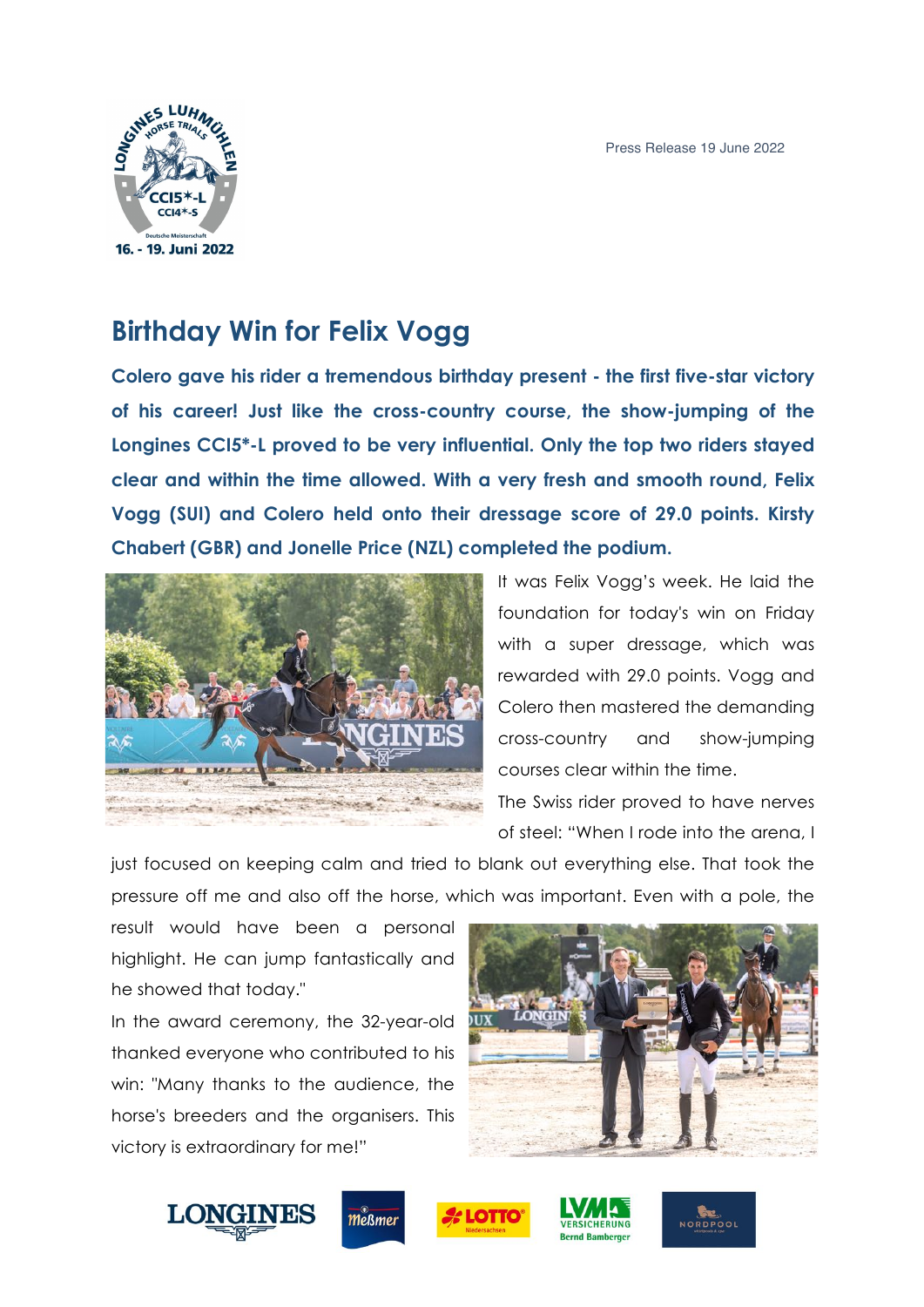

Kirsty Chabert was the only other rider to finish the Longines CCC5\*-L on her dressage score - her biggest achievement so far: "Classic has been fantastic this whole week. She gave me a phenomenal round cross country and she's a very, very good jumper. It's a team effort and we go

out of our way to keep her in her happy place and then she rewards us by going above and beyond."



Jonelle Price's week was off to a rocky start. "I was a little frustrated with our dressage result. Faerie is brilliant but also a right little madam. It's her fourth time in Luhmühlen and she's already seventeen, so you'd think she knows her job but the dressage was hard work, we had a few mistakes and during today's prize giving I couldn't

help but think 'what if…'. On the other hand, she gave me lovely rides in the crosscountry and show-jumping phases and she's always trying to do the right thing. She's an incredible nice little mare and deserved a podium finish. She's also quite pretentious, so I'm sure she enjoyed the prize giving today and thinks she has won."

Result lists can be viewed online.

www.luhmuehlen.de



Press Officer

**Dr. Friederike Stüvel** Tel.: +49 171 5382900 Mail: media@luhmuehlen.de TGL Turniergesellschaft Luhmühlen mbH Bruchweg 3 21376 Salzhausen OT Luhmühlen Germany